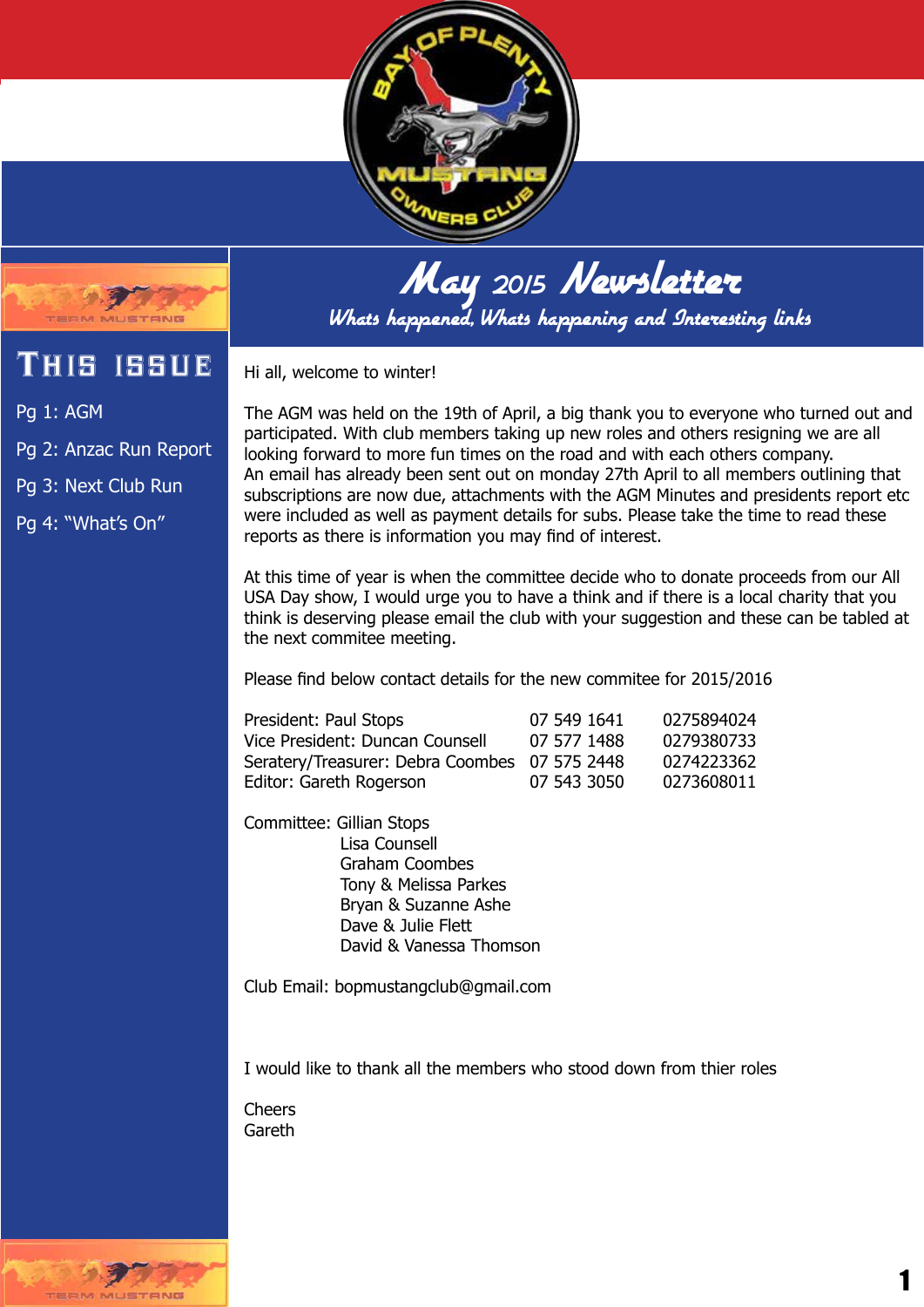

Anzac Run Report

Anzac Run Whangamata

### Anzac Run Sunday 26th April.

Members from all parts of the BOP gathered in Bethlehem to depart for Whangamata at 10 am. 17 cars in all left in fine weather to head to Waihi to meet up with the Waikato members, after a quick regroup we then had a convoy of 30 plus mustangs making their way to the Whangamata club where the Auckland club had gathered. In all a very impressive array of 60 plus mustangs filled the club car park and the locals came out in force to view the great spectacle. Once we had all settled into the club we had a few games between the 3 clubs, a good bit of fun and laughter prior to settling in for lunch. The club did very well to put on a nice Buffett lunch for the 120 of us.

After lunch they had a short prize giving for the best car, and the man with the most outrageous shirt. Our new president ( Paul Stops ) who had raided his wife's nightwear drawer was a very deserved winner, I hope he thought the prize was worth all the ribbing he had to take all day.

A very successful day and a good chance to see a lot of different cars and their owners from Auckland and Waikato.

Dave Flett















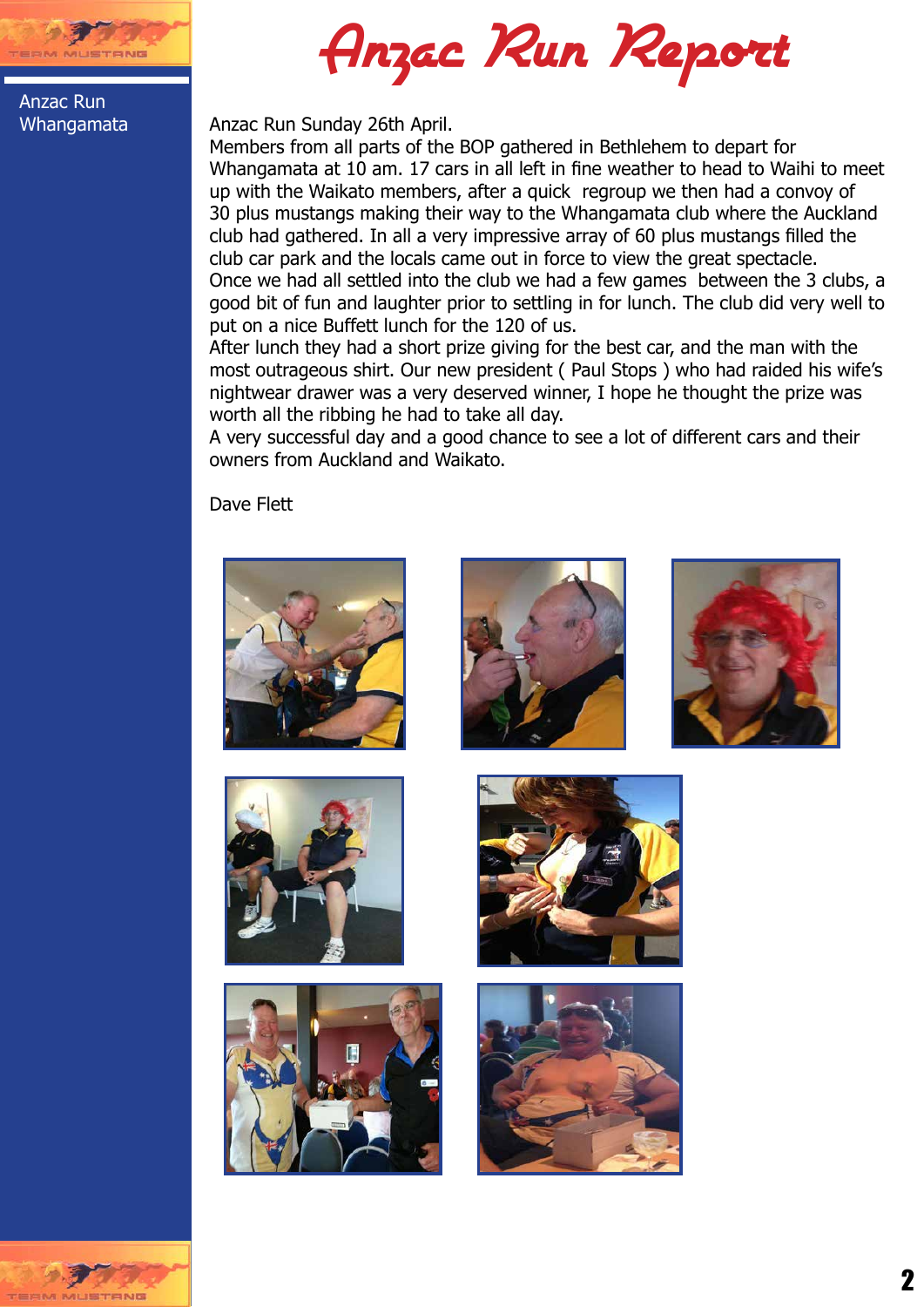